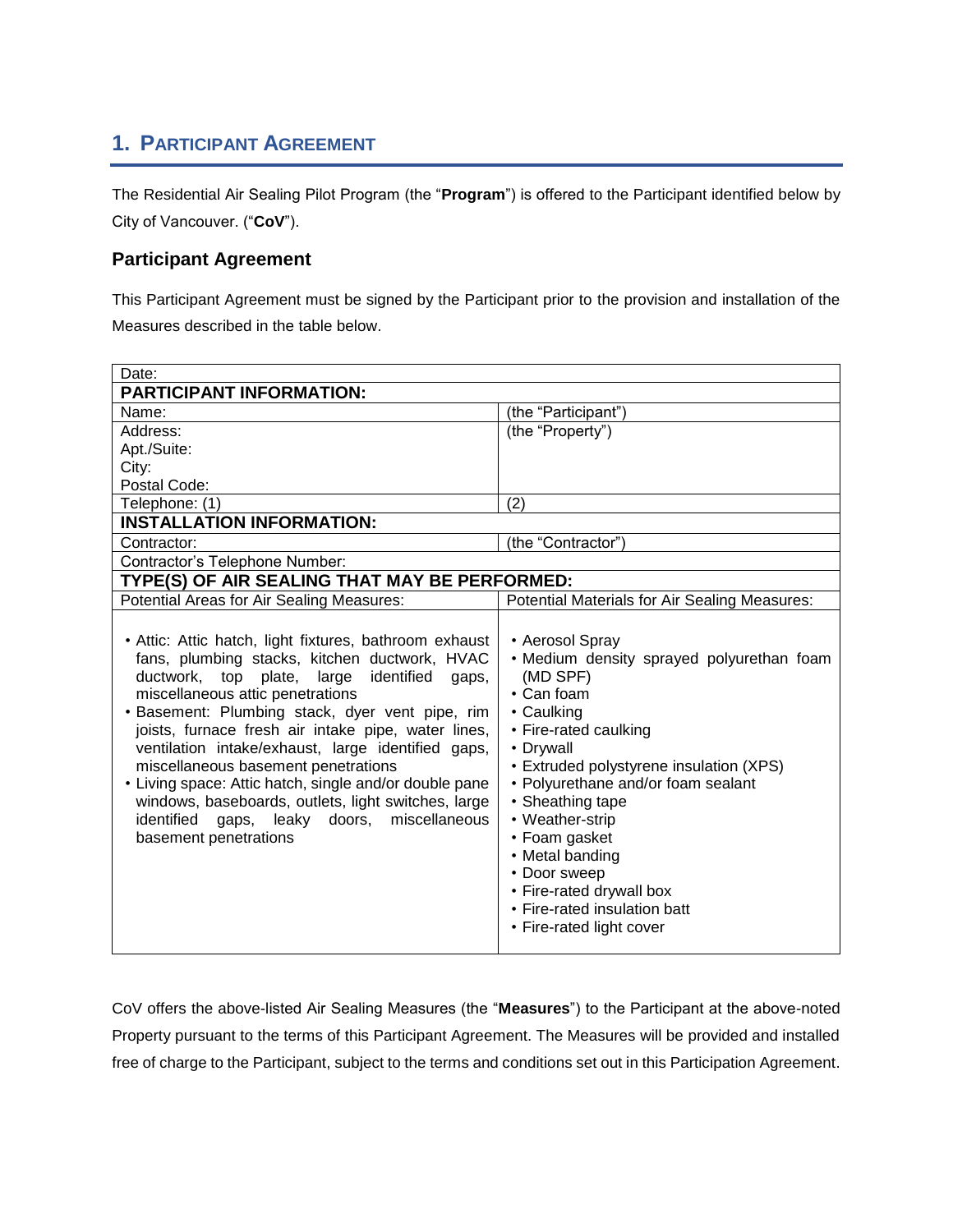In consideration for the provision and installation of the Measures, the Participant agrees to the following terms and conditions:

- 1. The Participant:
	- i. Authorizes CoV and the Contractor, on behalf of CoV, to enter the premises and install the Measures at the Property described in the table above without compensation to the Participant or any third party;
	- ii. Agrees and acknowledges that the provision and installation of the Measures will be performed by the Contractor on behalf of CoV; and
	- iii. Agrees to provide CoV and the Contractor such access to the Property as is required to perform the activities contemplated by this agreement.
	- iv. Agrees that the measures installed will be at sole discretion of CoV and its Contractor without any liability to CoV or the Contractor for any reason whatsoever.
- 2. The Participant agrees to comply with the Program Specific Terms and Conditions set out below.
- 3. The Participant agrees to take part in a follow up survey of the Program.
- 4. The Participant consents to and authorizes CoV to collect, disclose, use and process Participant Information (as defined below) for the purposes of managing, administering, implementing, evaluating and reporting on the Participant's participation in the Program, in accordance with the terms of the Participant Application submitted by the Participant for this Program. The Participant agrees, upon request by CoV or its partners, to participate in any follow-up surveys, studies, audits, evaluations or other verifications conducted by CoV or its partners in connection with the Program, including for the purposes of reporting, monitoring, or evaluating the Program, and will provide to them reasonable access to Participant records and facilities for such purposes. The Participant agrees its name, mailing address and aggregated energy savings information may also be shared with other governmental authorities as permitted by applicable laws. The Participant agrees CoV or its agents may contact it directly, including by email or phone, for the above purposes. "Participant Information" means any information provided by the Participant in, or as part of, its Application to the Program, including personal information and records showing energy use and consumption for the period beginning three years before the date hereof and ending on the date that is three years after the installation of the Measures (including natural gas consumption records from FortisBC and electricity consumption from BC Hydro). The Participant may contact a program manager at 867-457-0249 or [airsealingvancouver@summerhill.com](mailto:airsealingvancouver@summerhill.com) for any questions or concerns about the collection of personal information.
- 5. The Participant represents and warrants that it has due authority and right over the Property to authorize the installation of the Measures.
- 6. The Participant agrees and acknowledges that:
	- i. It has independently assessed the risk of installing a Measure;